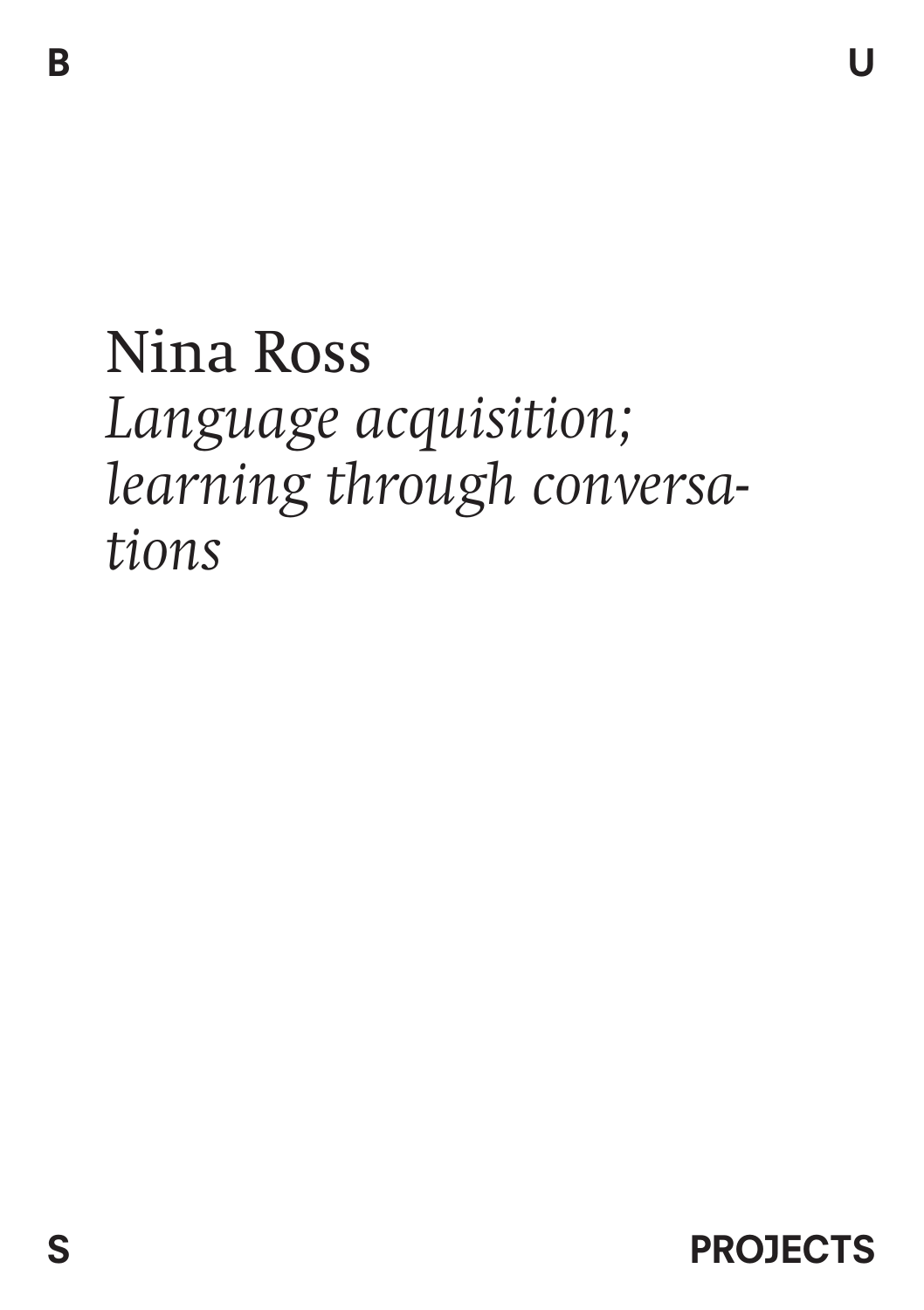## A mouth

filled as much as possible at one time, or something difficult to say

—even abusive

are common understandings of 'mouthful'. Two functions of the mouth:

to voice,

and to eat.

Nina Ross *Language Acquisition; learning through conversations* 11.11.15—28.11.15

Nina Ross dwells into these vital—and social—characteristics of the mouth in her video Untitled #1 (origins of turn taking) (HD video, 2'42'', 2015).

 A tensed interconnectivity between the voice, the self, the body, agency, subjectivity and performativity are at the centre of the artist's practice. Also seen in The Foreignness of Language (HD video, 8'25'', 2013) where the artist is reading out single words in Norwegian, folding post-its (off camera) before

stuffing her mouth full of them

while a male voice-over corrects for pronunciation. This performance is a way for exploring how second

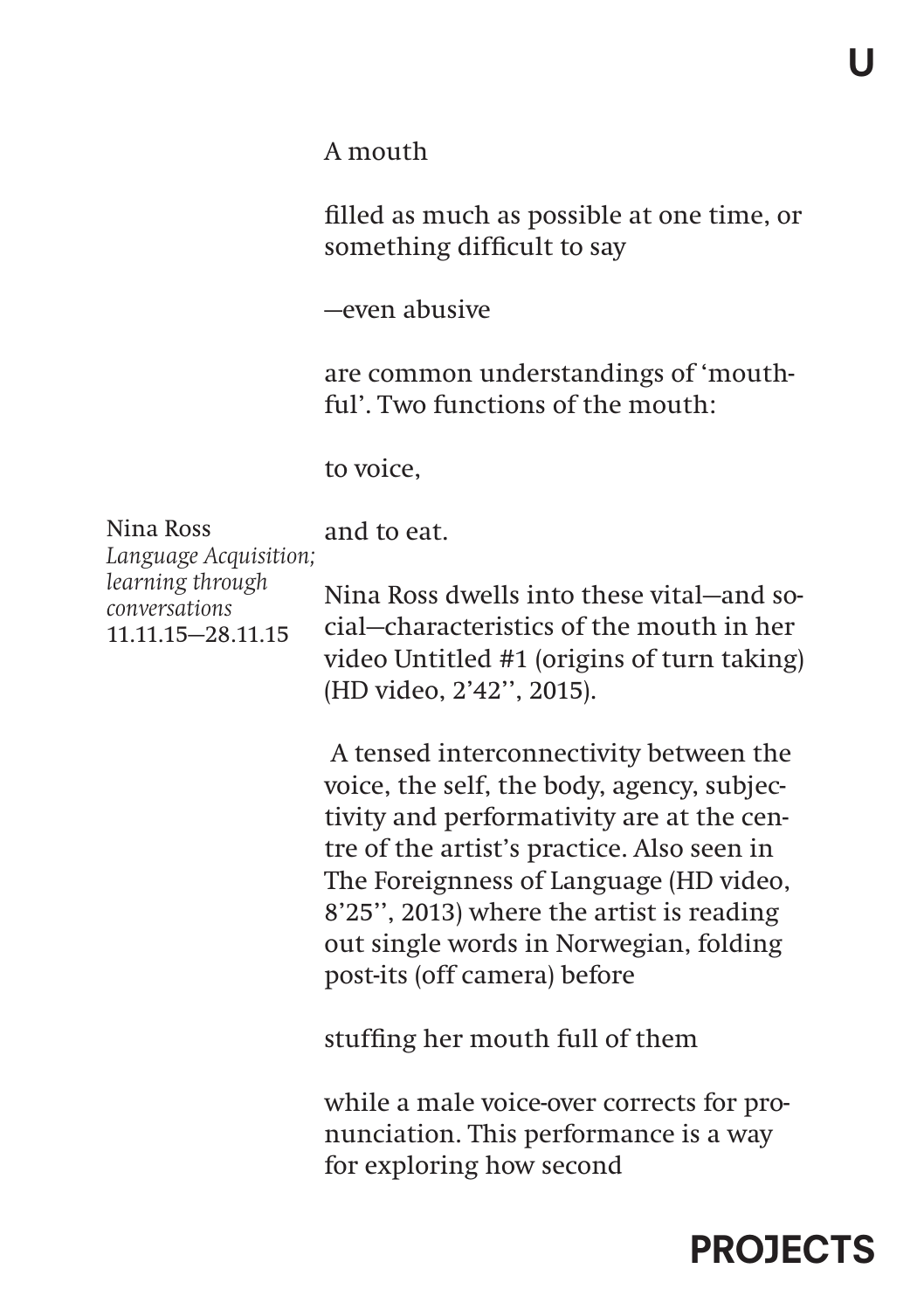language influences and disrupts identity.

\*

Our voices are incredibly charged, most likely to give away our gender, nationality, social status as well as our emotions.

Immaterial, the voice is part of our cultural and acoustic environment. Although the politics of the voice are extremely complex, Mladen Dolar identifies the voice as

the most familiar thing, while recognising that

words fail us

to describe the complexities of the voice<sup>1</sup>

In *Untitled #1 (origins of turn taking)* Nina Ross focuses on the formation of infant's voice, by drawing our attention to a sonic relationship

beyond speech.

Brandon Labelle precisely draws on the tensions between voice and body, for him 'the individual is formed by language and in turn forms language through enactment.'2 He positions the mouth as an

oral cavity as the central channel by which self and surrounding are brought into relation<sup>3</sup>

This is central to Nina Ross's video that mimics instructional documentary played to new mothers, with a voice-over that reads David Chrystal's How Language Works (2005) in a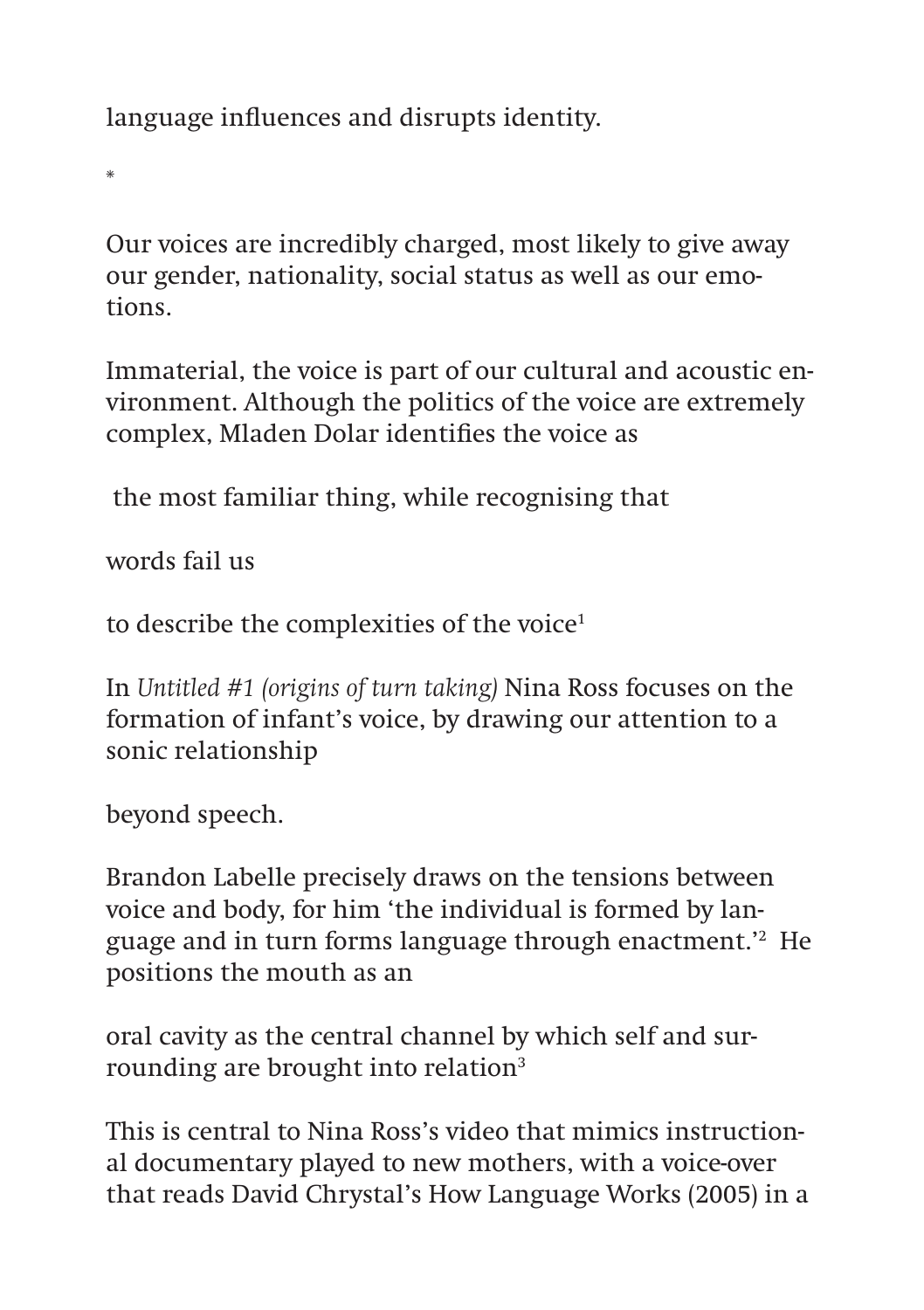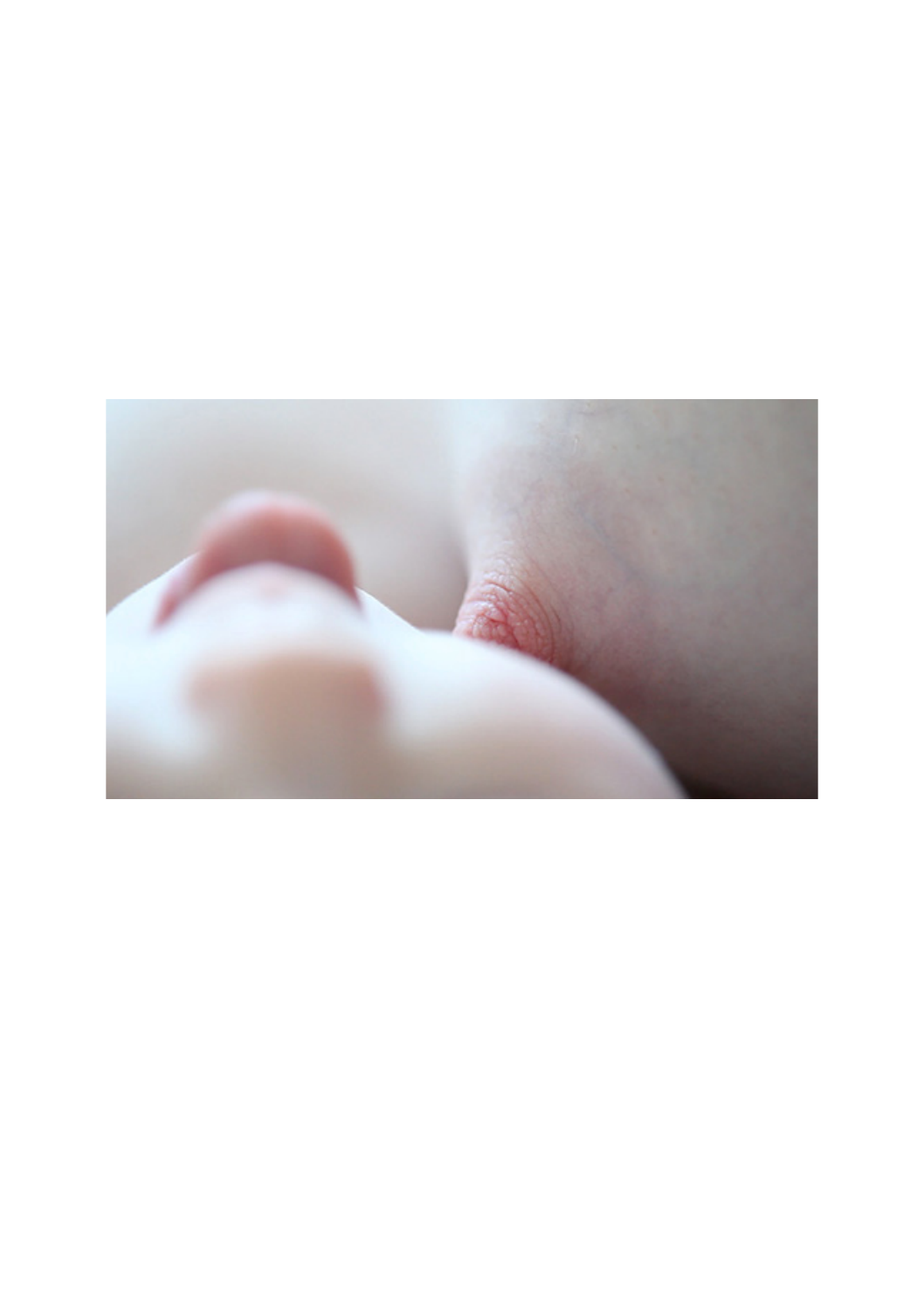fast and mechanical style

while focusing on the mouth.

Mouth and tongue: beyond words. Then, drawing our attention to sound itself.

Nina Ross refers to the mouth as 'the psychological interplay between the mind as guided by experiences of the mouth'4 and stresses in her work the importance of the

very movements and conditions inside the mouth.

The empty mouth of the child leaving the breast is a space to be filled that is replaced by speaking.<sup>5</sup> In other words, language is here positioned as

a mother's breast in-absentia.

Breastfeeding is the site of a larger learning situation for both baby and mother, seen as

the breast that forms the mouth,

a physical and intimate process.

*Anabelle Lacroix* 

2 Brandon Labelle, Background Noise: Perspective on Sound Art, Bloomsbury Academic, p133.

- 3 Brandon Labelle, The Lexicon of the Mouth, Bloomsbury, 2014
- 4 Nina Ross, Artist Talk Critical Animals symposium, 3 October 2015.

5 Nicola Abraham and Maria Torok, "Introjection-Interpretation: Mourning and Melancholia" in Psychoanalysis in France, ed. Serge Lebovici and Daniel Widlöcher, New York International Universities Press, 1980, p5-6. Referred to by Nina Ross in her artist talk at Critical Animals, 2015.

<sup>1</sup> Mladen Dolar, A Voice and Nothing More, MIT Press, 2006, p13.